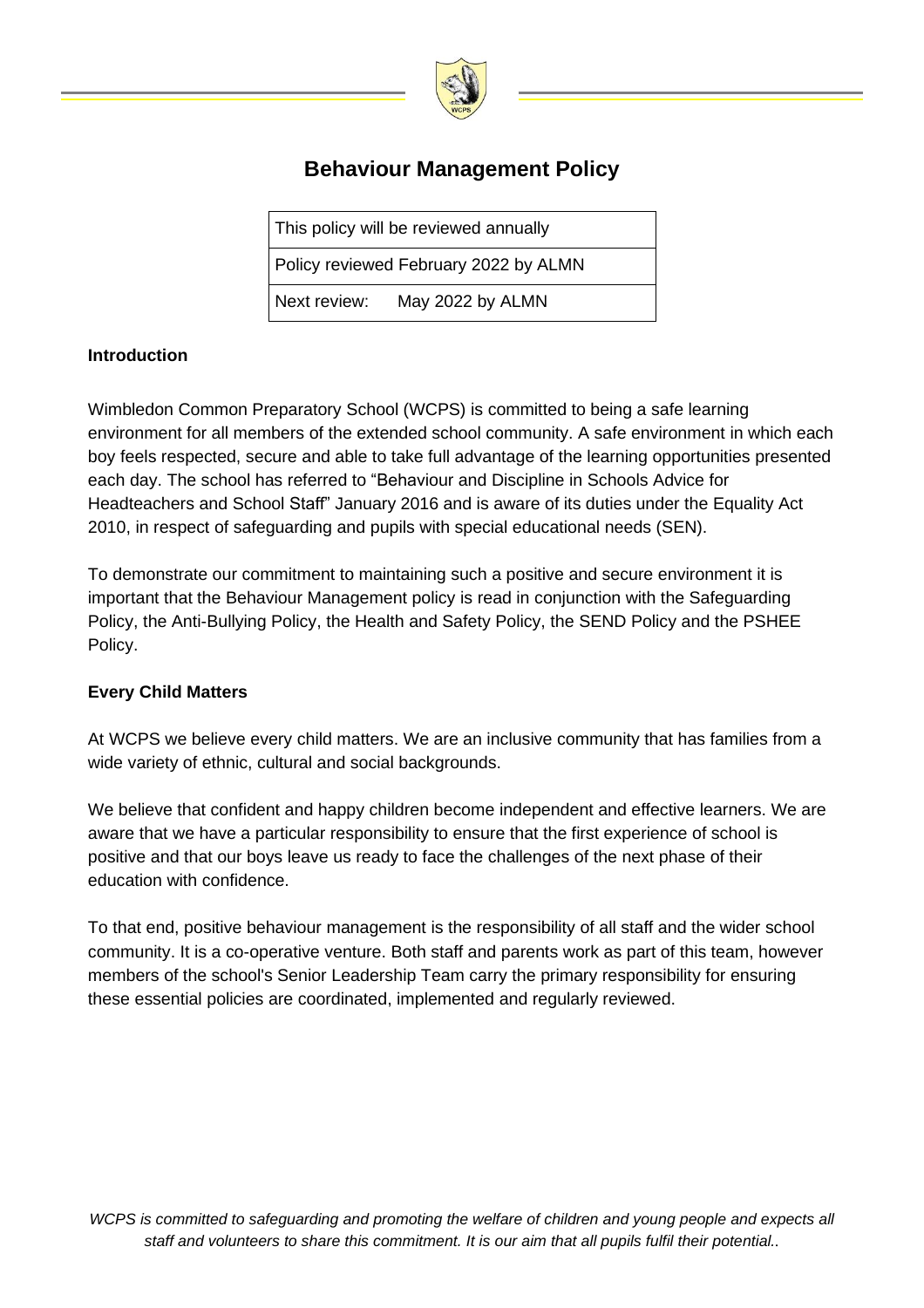# **A Caring, Learning Environment**

The behaviour management strategies adopted at WCPS are firm, fair and consistent. We encourage positive choices and the boys to learn to take responsibility for their actions. We are committed to:

- Promoting and valuing positive behaviour and a high standard of personal discipline
- Actively seeking to reinforce the boys' self-esteem, self-discipline, and proper regard for authority and positive relationships with others
- Teaching the boys to understand, accept and tolerate differences in individuals, by ensuring fair, consistent treatment for all
- Modelling appropriate and positive behaviours
- Promoting early intervention
- Providing a safe and secure environment free from disruption, violence and bullying
- Encouraging boys to take responsibility for their own actions
- Creating and maintaining a positive, safe and orderly school climate where effective learning can take place and all pupils can grow academically, socially and emotionally
- Promoting mutual respect between all members of the school community, for personal belongings and the school environment
- Encouraging a positive relationship with parents and carers and to involving them in the implementation of the school's policy.
- Developing effective strategies for dealing with pupil behaviour
- Providing a support system for all pupils including those with special educational needs/disabilities.
- Working in partnership with parents and carers

We believe boys prosper in every possible way when there is close co-operation between home and school. Parents are encouraged to be involved with the life of the school through home / school books, picking-up and dropping-off chats, regular email information updates from Heads of Year and more formal parent / teacher meetings. It is essential that parents share a common philosophy and values with those held at WCPS. It will be a powerful message to each boy to see that the rules and expectations set at school are reinforced and valued at home.

The school actively encourages parents to communicate regularly with their son's class teacher. Family news, whether exciting or sad, can have an effect on the boys' ability to conduct themselves with equanimity. Being forewarned enables staff to support each boy more effectively. This home/school cooperation is an important aspect of the behaviour management of WCPS.

# **Encouraging Positive Behaviour and Good Work**

At WCPS we believe that is extremely important to encourage and reward positive choices and good work. We have developed a range of behaviour management strategies that guides our dealings with the boys throughout the school day. These strategies underpin and enable positive relationships between all members of the school community.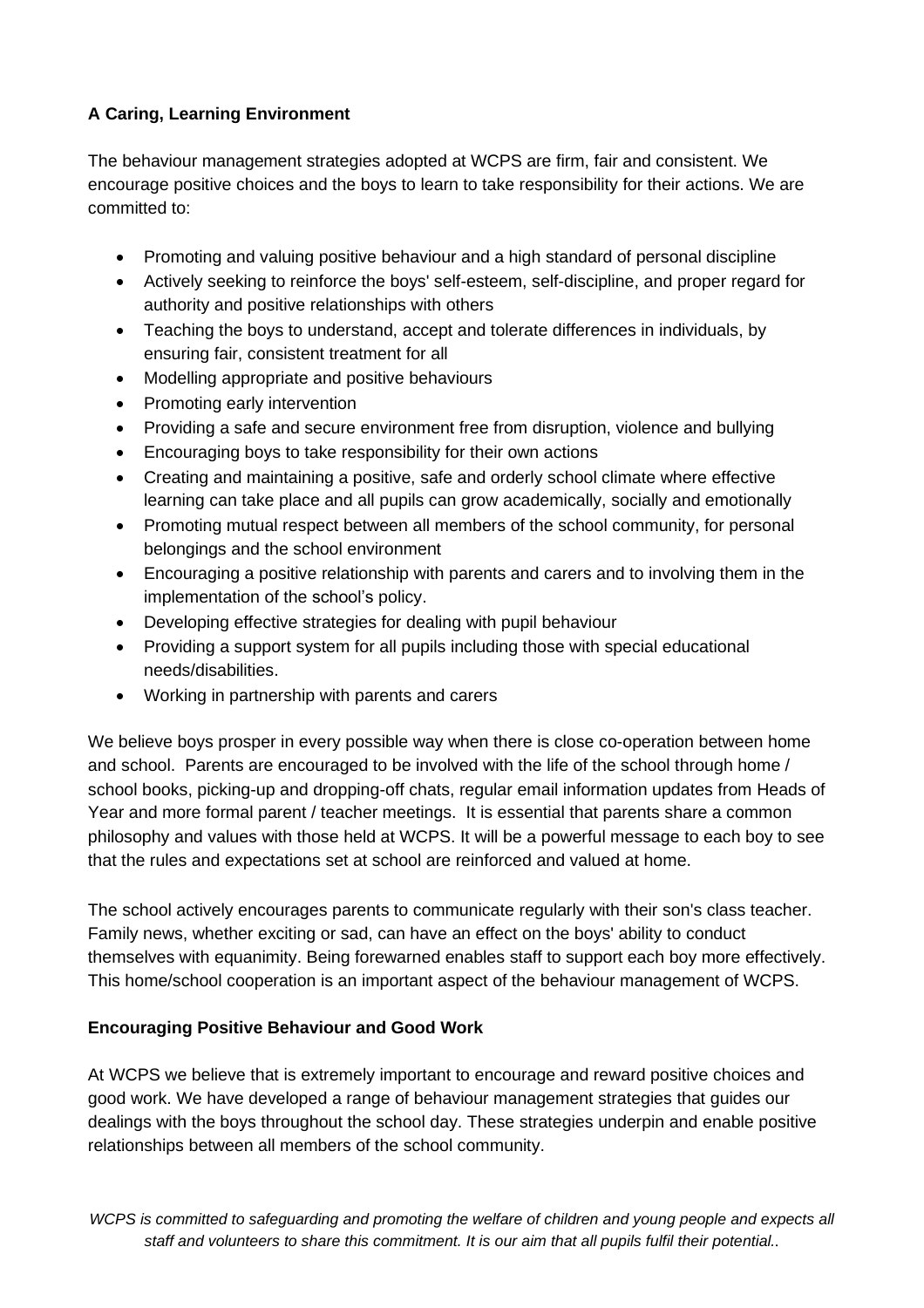To encourage the pursuit of excellence, whether in sport or within the academic and pastoral life of the school, each boy is a member of one of four houses. The houses are named after the ponds on Wimbledon Common: Kingsmere, Bluegate, Queensmere and Ravine. Boys are given house points for displaying the H.E.A.R.T. school values, (see Appendix 1) acts of kindness, particularly good behaviour or notable academic achievement. They are highly motivated by this structure and quickly form an allegiance to their house. A sense of friendly fun and competition is evident as the house points are counted and the House Cup is awarded at the end-of-week Celebration Assembly. Year 2 boys are selected to serve as house captains and take great pride in overseeing the counting of eagerly collected house points. Teaching staff and learning support staff create and maintain a positive learning environment by:

- Creating a 'have a go' and 'can do' work environment
- Maintaining a positive marking style that celebrates learning whilst also identifying next steps
- Frequent positive looks and verbal praise
- Regular sharing of exemplary work with the whole class
- Incentivising the class by awarding stickers and stamps
- Displaying boys' work in the classroom and praising achievement with parents
- Sharing work with another teacher/Head of Year/Head Teacher
- Awarding achievement certificates which are presented by the Head Teacher in end of week whole school Celebration Assembly.

#### **Contributing to School Life**

We have a school council which has representation from Year 1 and 2. Council members discuss fund-raising and represent the boys' perspective on the developing life of WCPS. This benefits the whole school community. The Friendship Bench on the terrace provides a space that boys can use when they would like another boy to come alongside and offer friendly encouragement and support. This was one of the first manifestations of the school's 'Positive Playground' strategy. Other examples of the strategy include: a playground map with play zones to allow for greater choice of play; all boys being responsible for tidying up and storing playground equipment; a weekly Inter-House Playground competition with the winners receiving the Playground Cup during Friday's celebration assembly; playground games being taught during the warm up of PE lessons; playground helpers to assist with helping make sure that the playground is tidy; classroom staff receiving regular feedback from Playground Supervisors about the conduct of the boys during playtime.

#### **Strategies and Sanctions**

All staff at WCPS are responsible for the behaviour and discipline of the pupils in their charge and use effective strategies and sanctions to maintain an orderly learning environment. Staff ensure:

- School School, class and playtime rules are clearly displayed
- They communicate clear, consistent expectations with the boys
- They recognise and reward positive behaviour regularly and promptly
- They create and actively seek to maintain a caring and safe learning environment
- They provide a stimulating and differentiated curriculum
- They promote the children's involvement and commitment to all aspects of school life
- Boys are taught the golden classroom and playground rules and are encouraged to make positive choices.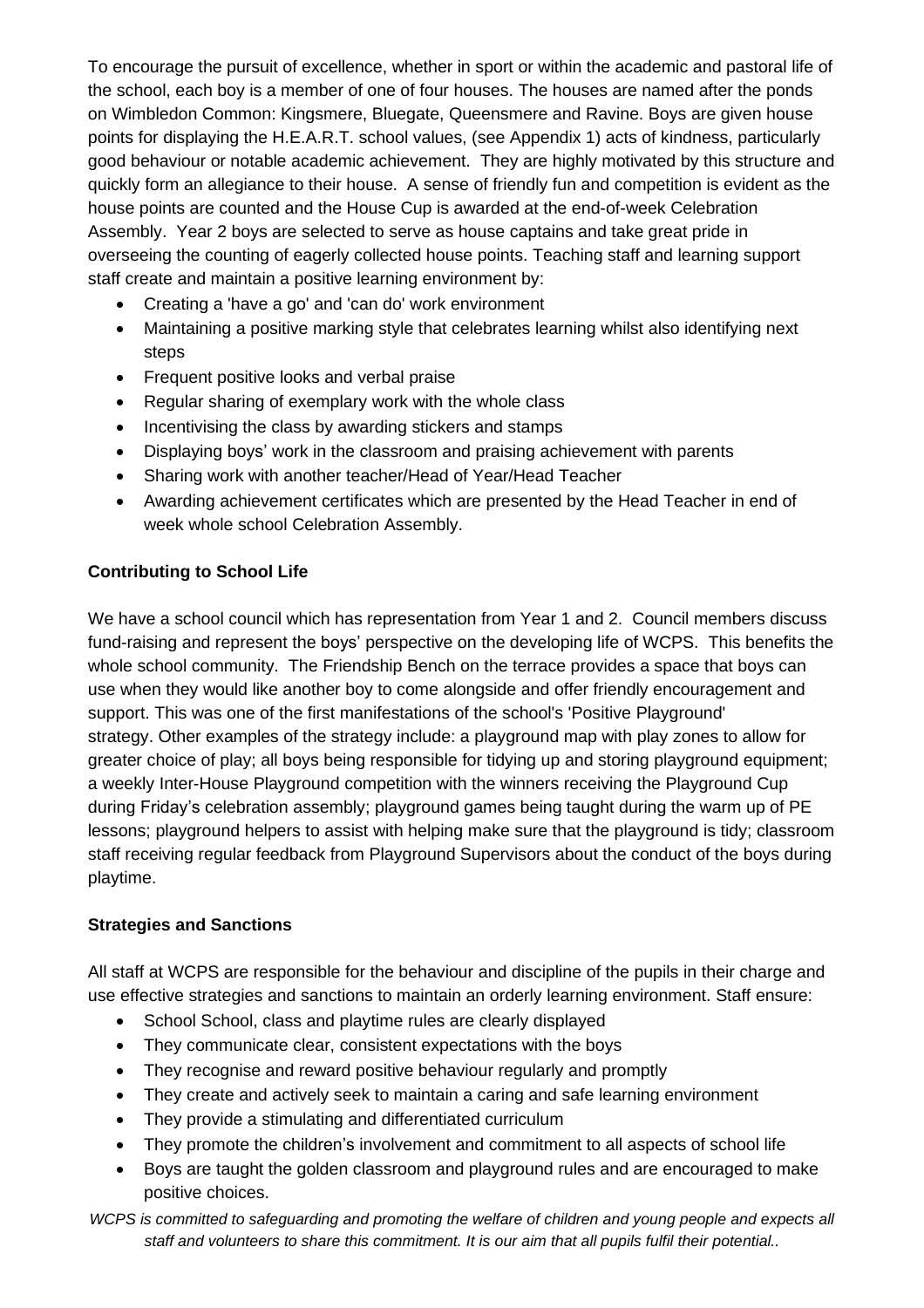These rules are based on the guiding principles of working together, safety rules and the positive treatment of others and our H.E.A.R.T. school values.

#### **Classroom Organisation and Expectations**

Each year group has its own set of rules that are discussed and negotiated with the boys at the beginning of each academic year. They form the basis of the positive experience boys have as they work together throughout the year and provide a constant point of reference and agreement should the need arise.

The classroom rules are based upon such principles as:

- Be kind and helpful to each other
- Work hard and do your best
- Listen carefully to others
- Raise your hand when you want to speak
- Be honest
- Look after school property and keep your classroom tidy
- Always say please and thank you
- Walk around the school
- The H.E.A.R.T. school values

The class teacher deals with minor breaches of discipline in a consistent, caring, supportive and fair manner, with some flexibility regarding the age of the child, as far as sanctions are concerned. Each case is treated individually. Boys are made aware that they are responsible for their own actions and that not following rules will lead to appropriate sanctions. Where a boy has been identified with special educational needs/disabilities reasonable adjustments will be made. Parents are kept informed of their son's behaviour through informal discussions at the beginning and end of the day and through more formal meetings where appropriate.

#### **Staff**

The following simple rules are monitored and enforced at all times. We expect staff to model these appropriate behaviours and to freely praise children who are following the rules.

- Move quietly around the school building- Boys are made aware that when they are moving in and around the school, there are other classes learning and that noisy behaviour and talking can be very distracting. They must respect the right of others to learn.
- No running inside- Boys are taught and reminded to walk inside the school building. Staff wait outside their classrooms after break times to enforce this rule.
- Sitting quietly during assemblies- Boys walk into assemblies silently and sit quietly throughout the assemblies. Boys are aware that if they have something to say they must put up their hand. Staff model appropriate behaviour.
- The playground is out of bounds before 8.40am and after 3.15pm. Parents and carers are asked to ensure that this vital safety rule is applied until the time at which they hand their boy over into the care and supervision of a member of the school staff team. Clubs run on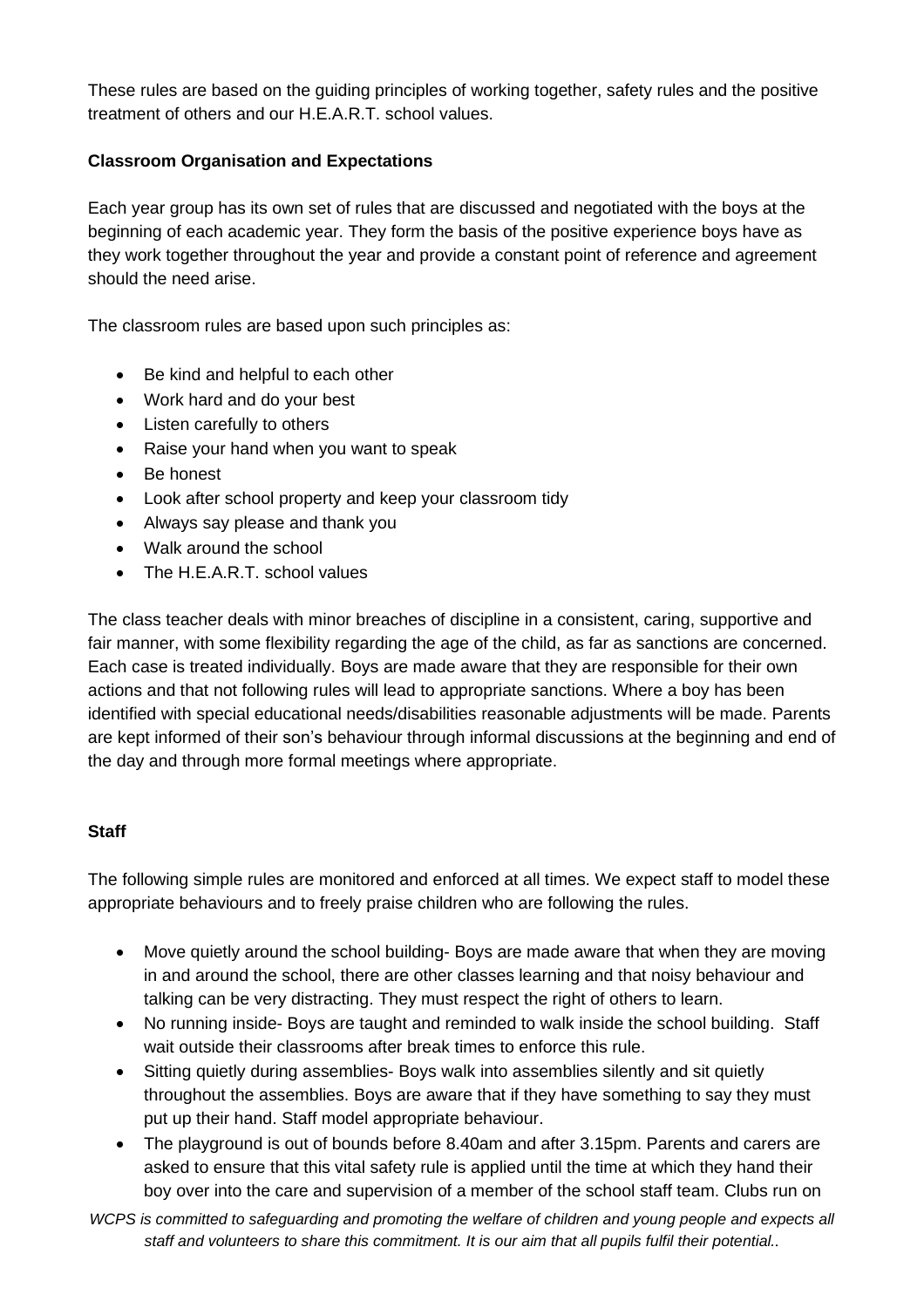the playground at this time and boys who have not joined in advance are not allowed on the playground.

• Ensure social distancing (depending on current government advice) in relation to COVID19.

It is important that staff members share and promote common expectations of the boys throughout the school and that we are consistent in our responses to situations. We will ensure that

- We show respect for the boys
- We give praise and rewards for positive behaviour
- We value every boy
- We are fair and consistent
- When addressing inappropriate behaviour, we will clearly communicate that the behaviour is unacceptable and that we are not rejecting or disapproving of the boy himself
- We have high expectations of both work and behaviour
- We require the boy to explain his negative actions and make reparations as soon as possible
- We will establish and maintain respectful and collaborative relationships with parents and carers.

# **Responding to More Challenging Behaviour**

Staff adopt this incremental approach when responding to unhelpful or on-going challenging behaviours:

- 'The Look' or using Directional Language
- Tone of voice, eye contact and body language are extremely important when it comes to establishing classroom management techniques
- Positive, assertive language e.g. thanks instead of please 'everyone in their seats. Thank you X, thank you Y' instead of 'I've told you already to sit in your seats please, how many more times…'
- Direct questioning 'What are you doing?' followed by 'What should you be doing?!'
- The 'When / Then' Factor 'When you have finished that sentence, then you can go to break.'
- Tactical ignoring for minor misdemeanors, this strategy can be employed. It allows the boys to self-correct any negative behaviour they may be displaying without giving attention to it and simply highlighting when they revert to displaying positive behaviour again.
- Proximity this involves certain pupils recognising that another nearby boy is behaving appropriately. We use praise as much as we can. For example, X is fiddling with his pencil case and turning around in his seat whereas Y is sitting next to him listening to instructions. Praise Y and then X if he follows suit.
- Simple Choice remind boys to make the correct choice for example, 'X and Y, you need to make a choice; either you work quietly or I will have to separate you'. If they don't settle to work, then the teacher would say 'as you two have chosen not to work quietly, you will now have to sit separately.'

# **Warning Leading to Sanctions**

*WCPS is committed to safeguarding and promoting the welfare of children and young people and expects all* staff and volunteers to share this commitment. It is our aim that all pupils fulfil their potential.. If a boy repeatedly chooses to ignore instructions or not follow the classroom rules at any point, then we move on to the warning and sanctions stage. A punishment must be proportionate. In determining whether a punishment is reasonable, section 91 of the Education and Inspections Act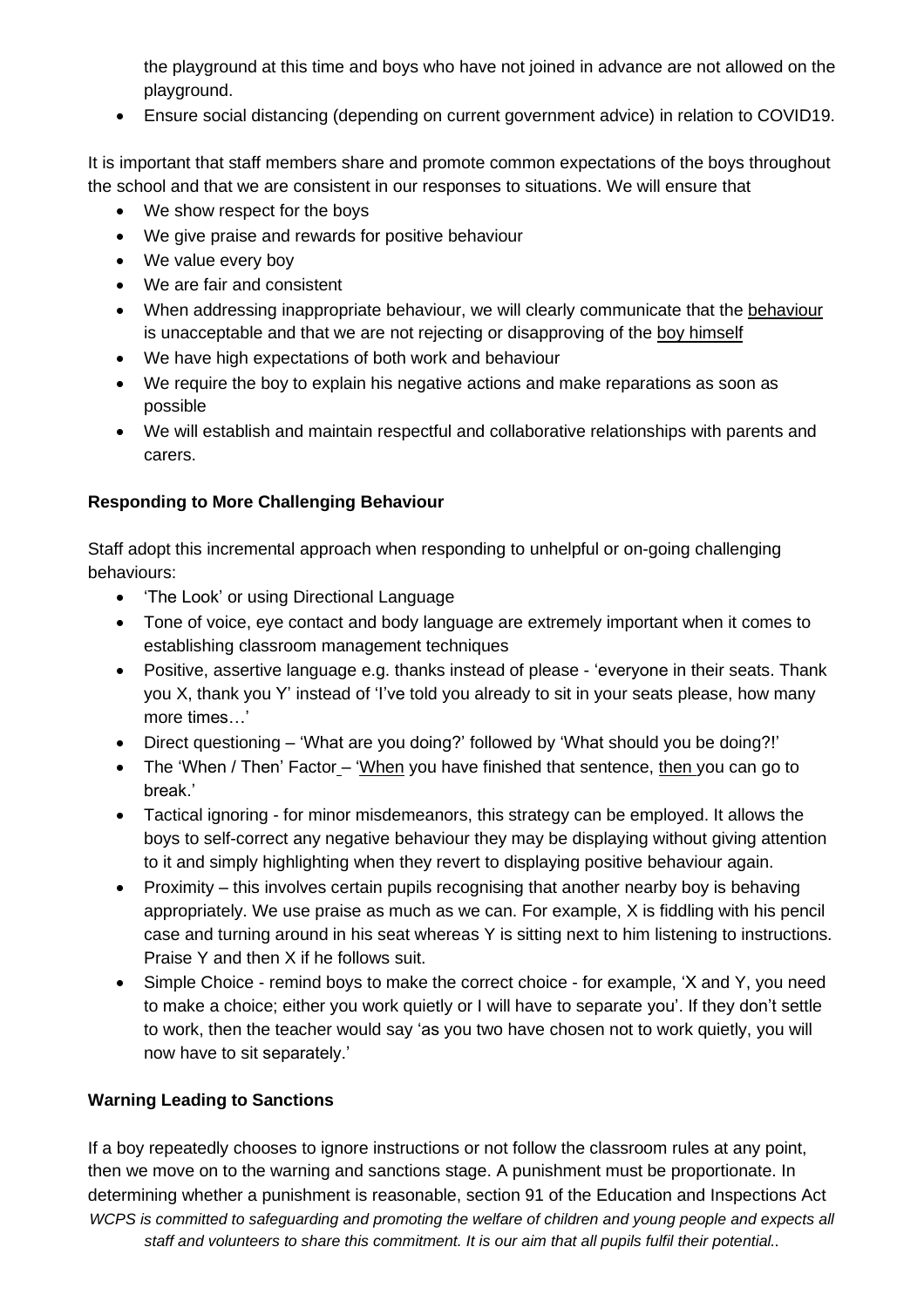2006 says the penalty must be reasonable in all the circumstances and that account must be taken of the pupil's age, any special educational needs or disability they may have, and any religious requirements affecting them.

The sanctions are:

- to send the boy to another class with an adult or note explaining what has happened and some guidance as to what the boy should do when he reaches the other classroom
- the pupil may be sent to see the Head of Year and removed from the lesson;
- as a final sanction the pupil maybe required to see the Head Teacher.

At WCPS we do not use Corporal Punishment.

WCPS staff will consider whether the behaviour under review gives cause to suspect that a child is suffering, or is likely to suffer, significant harm. Where this may be the case, school staff will follow the schools school's safeguarding policy. Consideration of whether continuing disruptive behaviour might be the result of unmet educational or other needs. At this point, it will be considered whether a multi-agency assessment is necessary.

## **Challenging behaviour and procedures/sanctions**

The chart below sets out the stages of response to types of challenging behaviour and suggested procedures/ sanctions:

| <b>Level</b> | <b>Examples of Behaviour</b>                                                                                                            | <b>Procedures/sanctions</b>                                                                                                                                                                  |
|--------------|-----------------------------------------------------------------------------------------------------------------------------------------|----------------------------------------------------------------------------------------------------------------------------------------------------------------------------------------------|
| Level 1      | Persistent and inappropriate calling<br>out.<br>Distracting others e.g. fidgeting,<br>talking, making noises etc<br>Disrupting a lesson | Tactical ignoring<br>Non-verbal signals<br>Rule reminders/warnings<br>Redirection<br>Focused questioning<br>Loss of part of play time<br><b>Consult SENDCO</b><br>Record behavioral concerns |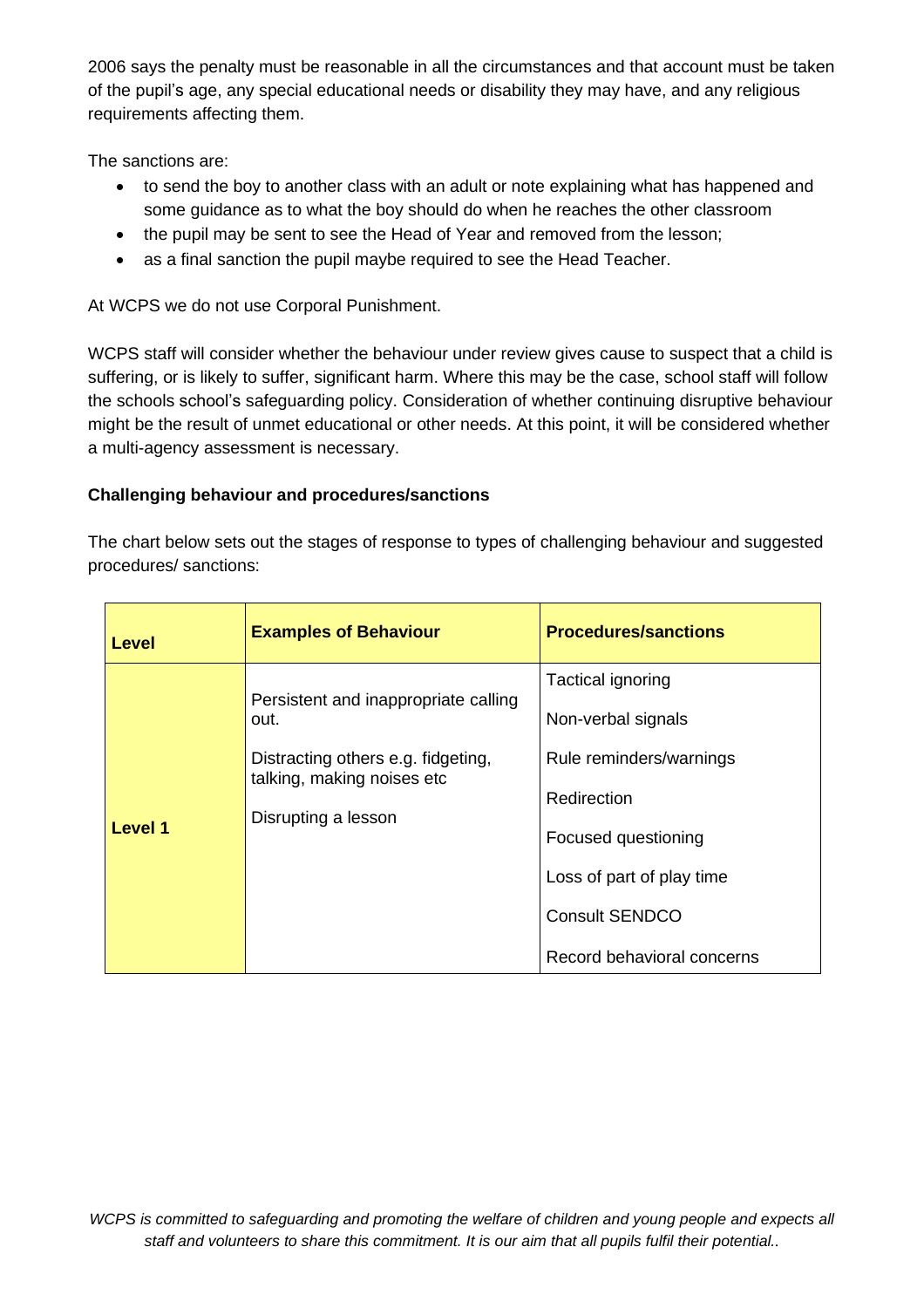| <b>Level 2</b> | Repetitive behaviours from Level 1<br>Being rude to an adult/child<br>Refusing to comply with an adult's<br>request<br>Refusing to attempt work, including<br>homework<br>Making personal insults<br>Pushing/hitting/kicking                                                                                                           | Time out within the classroom<br>Exclusion from an activity<br>Behaviour chart<br>Letter of apology<br>Time out in another class<br>Parents/carers should be informed<br>and the reasons for the use of the<br>procedures explained.<br><b>Consult SENDCO</b><br>Record behavioral concerns                                    |
|----------------|----------------------------------------------------------------------------------------------------------------------------------------------------------------------------------------------------------------------------------------------------------------------------------------------------------------------------------------|--------------------------------------------------------------------------------------------------------------------------------------------------------------------------------------------------------------------------------------------------------------------------------------------------------------------------------|
| <b>Level 3</b> | Repetitive behaviours from Level 2<br>Fighting<br>Swearing and other offensive<br>language<br>Biting, hitting with intention to injure<br>or spitting<br>Damaging property intentionally<br>or inappropriate use of equipment<br>Confrontational behaviour<br>Bullying;<br>Stealing<br>Discriminatory and prejudice based<br>incidents | Loss or temporary suspension of<br>school privileges<br>Visit to Head Teacher<br>Formal contact with parents<br>Behaviour contract/report<br>Temporary suspension of school<br>privileges<br>Behaviour incident report slip<br><b>Consult SENDCO</b><br>Behaviour incident report slip<br>Record behavioural concerns          |
| <b>Level 4</b> | Repetitive behaviours from Level 3<br>One serious incident e.g. physical<br>violence                                                                                                                                                                                                                                                   | Behaviour incident report slip<br>Record of Aggressive Behaviour<br>causing injury form<br>Parents asked to collect the boy<br>Meeting with the<br><b>Head Teacher and Parents</b><br>Written notification from the Head<br>Teacher<br>Permanent exclusion from school<br><b>Consult SENDCO</b><br>Record behavioural concerns |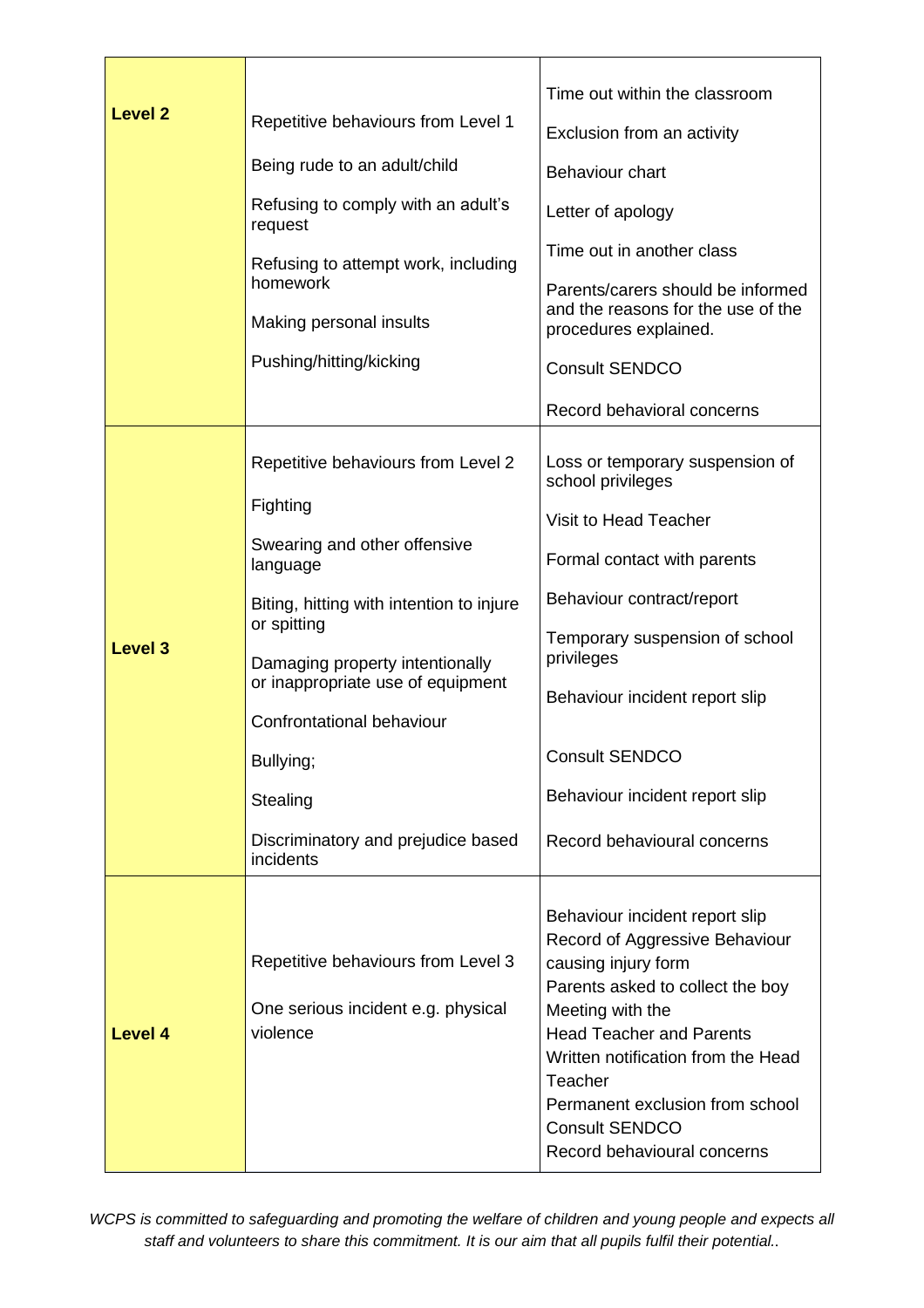#### **Special Needs**

Some children with learning difficulties are at an earlier stage of development than others of their age. Staff deal with this by:

- Liaising with the SENDCO.
- Deciding on the most appropriate aspect of the boy's behaviour to be improved.
- Expressing as simply as possible the behaviour they want to see
- Giving quick rewards and praise for any efforts to improve

Some children with behavioural problems know how they should behave but find it difficult. They are helped by:

- Setting behavioural goals or targets
- Using behavioural reporting systems for a period of time and collecting ticks/stars/points on a chart for home/school use
- Having one or more buddies appointed by the teacher to work or play with them and help with their social relationships.

# **Safeguarding**

The school will also consider whether the behaviour under review gives cause to suspect that a boy is suffering, or is likely to suffer, significant harm. Where this may be the case, the school will follow the Safeguarding Policy. At this point we will consider whether a referral to an external agency is necessary.

# **Staff development and Support**

Staff are encouraged to consult with their Head of Year and the SENDCO should they find the behaviour of a boy challenging. They also have the opportunity to request to attend behaviour management courses as a result of the appraisal cycle and EYFS termly supervision meetings.

# **Tracking Instances of Challenging Behaviour**

It is always important to monitor and respond to instances of challenging behaviour in school or in the playground and to have a consistent approach in dealing with instances of this type. Sometimes a pattern may develop or certain triggers become identifiable. In order to support boys in making positive choices about their behaviour, any level 1 or above behaviour is recorded and appropriate members of staff are alerted to issues of recurrent challenging behaviour. The Senior Leadership Team monitor behaviour trends across the school.

The system also enables our playground staff to have a formal way of sharing their observations of the boys' behaviour in the playground with an individual boy's class teacher. If any member of staff is concerned about an incident involving a child's behaviour they log the behaviour and action taken and if it is level 2 behaviour or above a "behavioural incident report form" is completed and passed onto the child's class teacher. The class teacher passes on the information to the parent/carer of the child informing them of the incident and action taken as soon as is practically possible. If there is an injured party involved, the parent of the injured party should also be contacted by the class teacher on the same day informing them of the incident and the action taken. If a member of staff receives 3 behavioural incident report forms for the same child within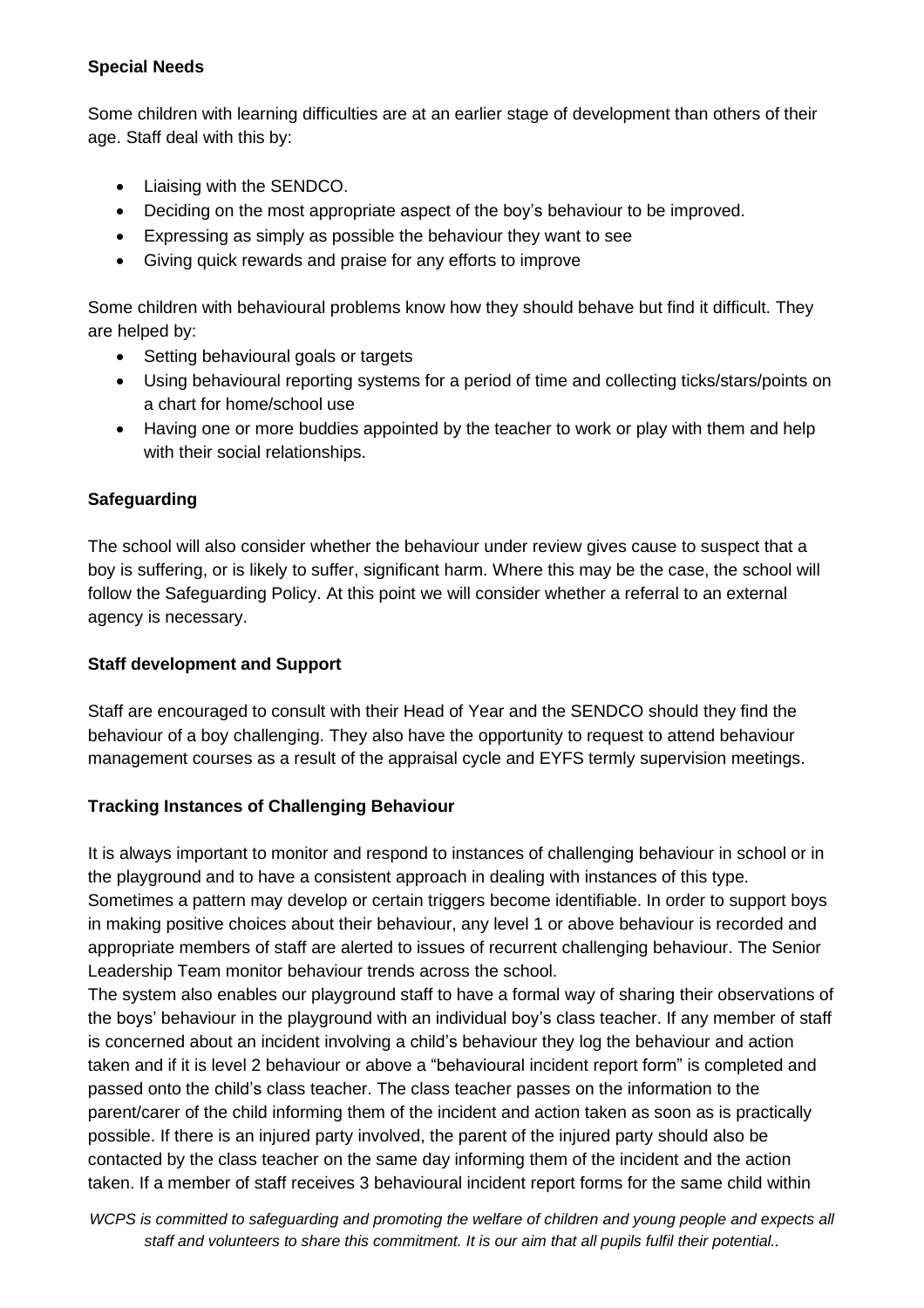the space of an academic year the Head of Year will be informed and parent/carer should be invited in to have a meeting to discuss ways to best support the child concerned.

## **Positive Handling**

Section 93 of the Education and Inspections Act 2006 allows teachers and others who are authorised by the head to have control or charge of pupils to use such force as is reasonable in all the circumstances to prevent a pupil from doing, or continuing to do, any of the following:

- committing a criminal offence (including behaving in a way that would be an offence if the pupil were not under the age of criminal responsibility);
- injuring themselves or others;
- causing damage to property (including a pupil's own property);
- engaging in any behaviour prejudicial to the maintenance of good order and discipline at the school or among its pupils, whether that behaviour occurs in a classroom during a teaching session or elsewhere.

"Reasonable force" in these circumstances means using no more force than is needed.

Where possible, the boy should be removed from the situation as soon as possible and taken to a member of the Senior Management Team who will take immediate action to involve the parents. The incident should be documented, the situation discussed with the Head Teacher and the parents informed about it on the same day as the incident took place.

The Head Teacher will work with the member of staff and parents to set in place provision to meet the boy's needs. This may include involvement of other agencies – social services, psychological services etc.

We acknowledge that reasonable adjustments may need to be made for disabled boys and boys with special educational needs.

Should a parent have a complaint about the implementation of this policy which cannot be resolved informally they can make a complaint using the school's complaints procedure which is available on the school website and can be made available in written form on request.